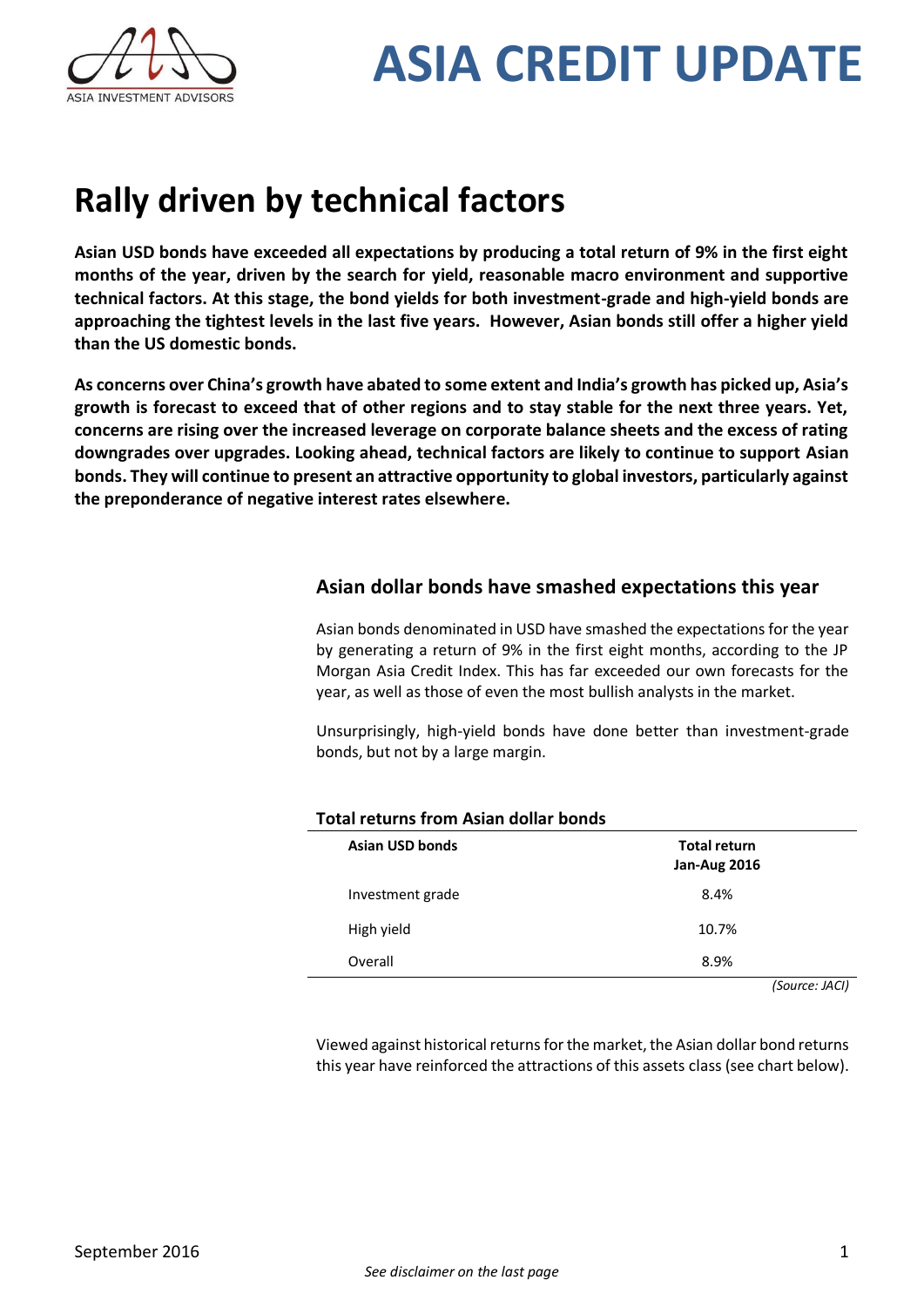



#### **Historical returns from Asian dollar bonds**

#### **Where are the valuations now?**

After the strong performance this year, Asian USD bond yields are at or near all-time lows. But much of the fall in yields has come from a corresponding fall in the U.S. Treasury yields. If we eliminate that factor, Asian spreads are still reasonable. See charts below for yields and spreads.



At this stage, Asian bonds still offer a premium over the US domestic bonds, as the following comparison shows.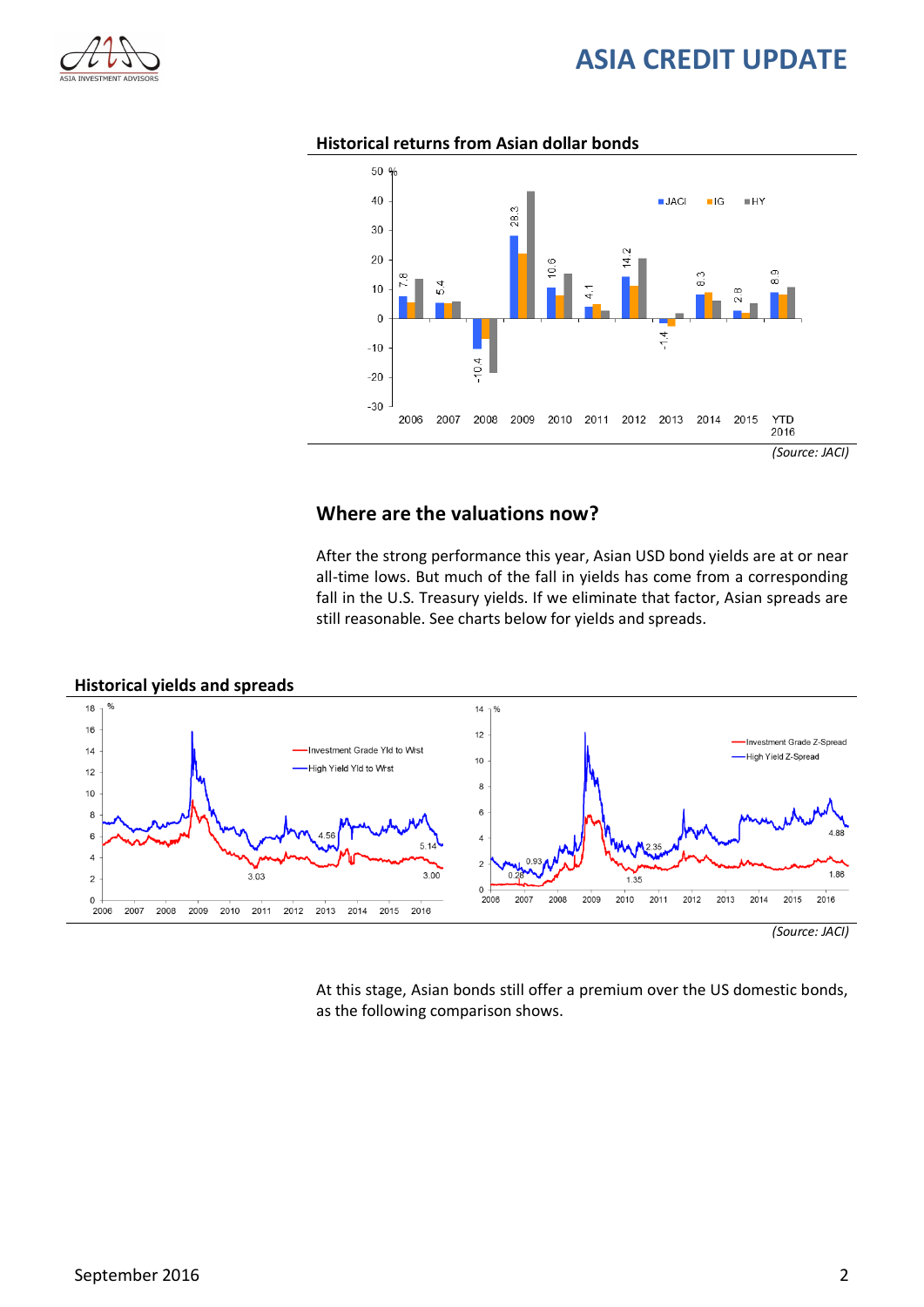

| Rating     | Asia                     |                             | US    |                 | Asia yield |
|------------|--------------------------|-----------------------------|-------|-----------------|------------|
|            | <b>Yield to</b><br>worst | <b>Maturity</b><br>to worst | Yield | <b>Maturity</b> | premium    |
|            | (%)                      | (Years)                     | (%)   | (Years)         | (%)        |
| Α          | 2.90                     | 5.9                         | 2.05  | 6.0             | 0.85       |
| <b>BBB</b> | 3.45                     | 8.2                         | 2.98  | 8.0             | 0.47       |
| BB         | 4.14                     | 3.3                         | 3.51  | 3.0             | 0.63       |
| B          | 6.40                     | 3.7                         | 5.08  | 4.0             | 1.32       |

#### **Asia dollar bonds: Yield premium over US bonds**

*(Source: JACI, Bloomberg)*

#### **Three drivers**

There are three main drivers for this strong performance:

- 1. Search for yield
- 2. Reasonable macro environment
- 3. Supportive technical factors

#### **Search for yield**

The ongoing search for yield has intensified this year. One of the underlying factors is the lower expectations of rate increases by Fed. After one rate increase in Dec 2015, there have been incresed doubts about whether the Fed would be able to raise rates aggressively this year. The recent Jackson Hole conference has boosted expectations – yet again; but the employment numbers have disappointed subsequently. Even now, while it is possible that the Fed would raise the rates once this year, it is not certain if they will be able to raise more aggressively. Fed's own dot plots, indicating the members' expectations of rates over the medium term have been revised twice down during the year, as the following chart shows. In fact, the Fed members have revised down even the longer-term "steady state" rate projections.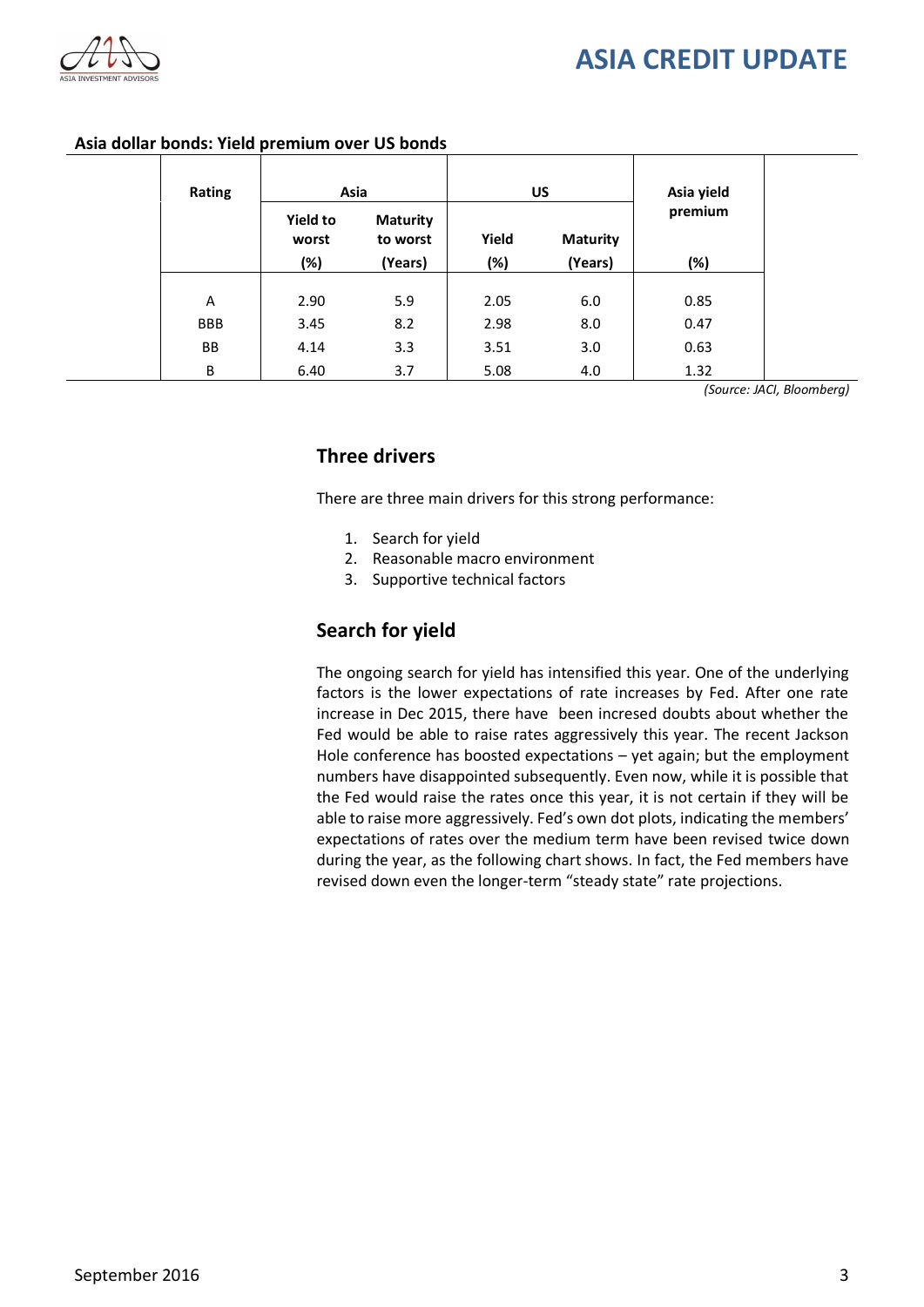



#### **Fed's Dot Plot: Interest rate projects down, and down again**

*(Source: Business Insider)*

The second factor for the search for yield is the continuing quantitative easing (QE) by the ECB and Japan. In March 2016, the ECB expanded its QE from EUR60bn to EUR80bn per month; cut deposit rates to minus 40bp; and offered 4-year loans to banks at minus 40bp. In Japan, QE is continuing at JPY80trn per year; Japan also charges minus 10bp on excess reserves of banks.

This level of QE has pushed the yields on a large range of government and even corporate instruments to negative. European corporates are now issuing bonds at negative yields (Sanofi, Henkel recently issued bonds at yields of minus 5bp); in the secondary market, according to some estimates, 30% of European investment-grade corporate bonds are trading at negative yields. The following chart shows the increasing share of negative yields in the market.

#### **Global percentage of bonds with negative yields**



*(Source: BAML)*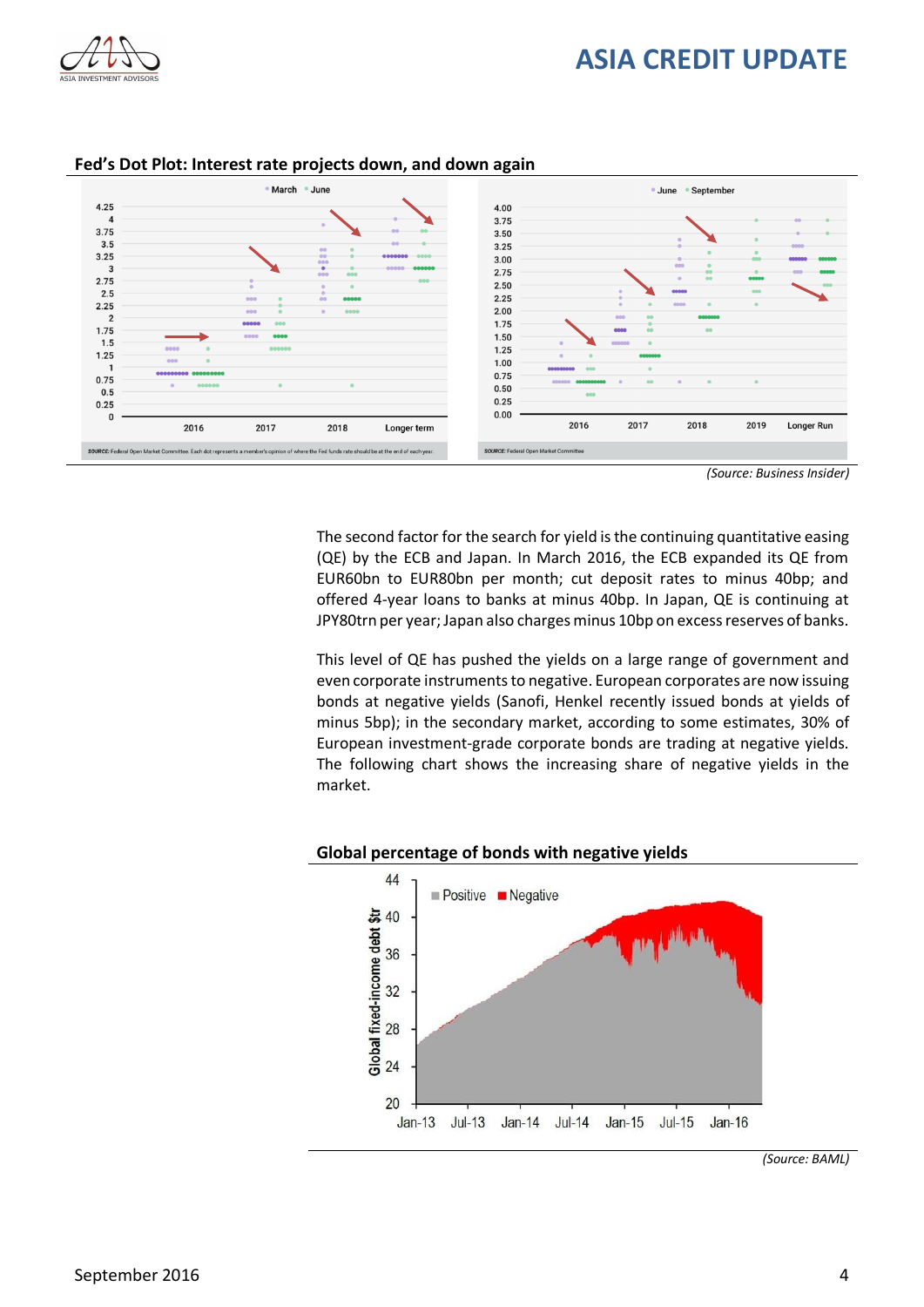

A third underlying factor for the search for yield is that fact that U.S. Treasury yields have crashed to all-time lows – yet again – this year. This indicates several issues: the lack of faith in the Fed's ability to raise rates consistently; continuing tepid growth in the US; persistently low inflation; and global negative yields. The following chart shows the 10-year Treasury yields.





#### **Reasonable macro environment for Asia**

However, Asia has benefited from a reasonable macro environment during the year. In particular, concerns that China may face a hard landing have abated. IMF expects China to slow to 6.5% in 2016 and further to 6.2% in 2017 and 6% thereafter. The government is succeeding currently in stabilizing the economy: there are signs of stabilization in GDP, industrial production, and retail consumption; the property sector has been doing well and is likely to continue in 2H2016. However, concerns continue that that further increase in credit and investment may not boost the economy, but may lead to nonperforming loans in the future.

India, too, has picked up its pace. It is a key beneficiary of lower oil prices, which will help reduce inflation and eliminate current-account deficit. Inflation has been coming under control (but has risen for the last three months), enabling rate cuts. India's growth is expected to pick up to 7.5% - 7.7% until 2020, according to IMF. India's key constraint, however, is the health of the banking system, which has been saddled with a high level of non-performing loans.

Overall, IMF expects Asia ex-Japan to maintain growth at 5.8% (IMF). As a region, Asia is a key beneficiary of lower oil prices. In particular, Asian growth is set to outshine that of other emerging markets (Latin America, Eastern Europe and Russia). See the chart below for IMF's forecast growth rates.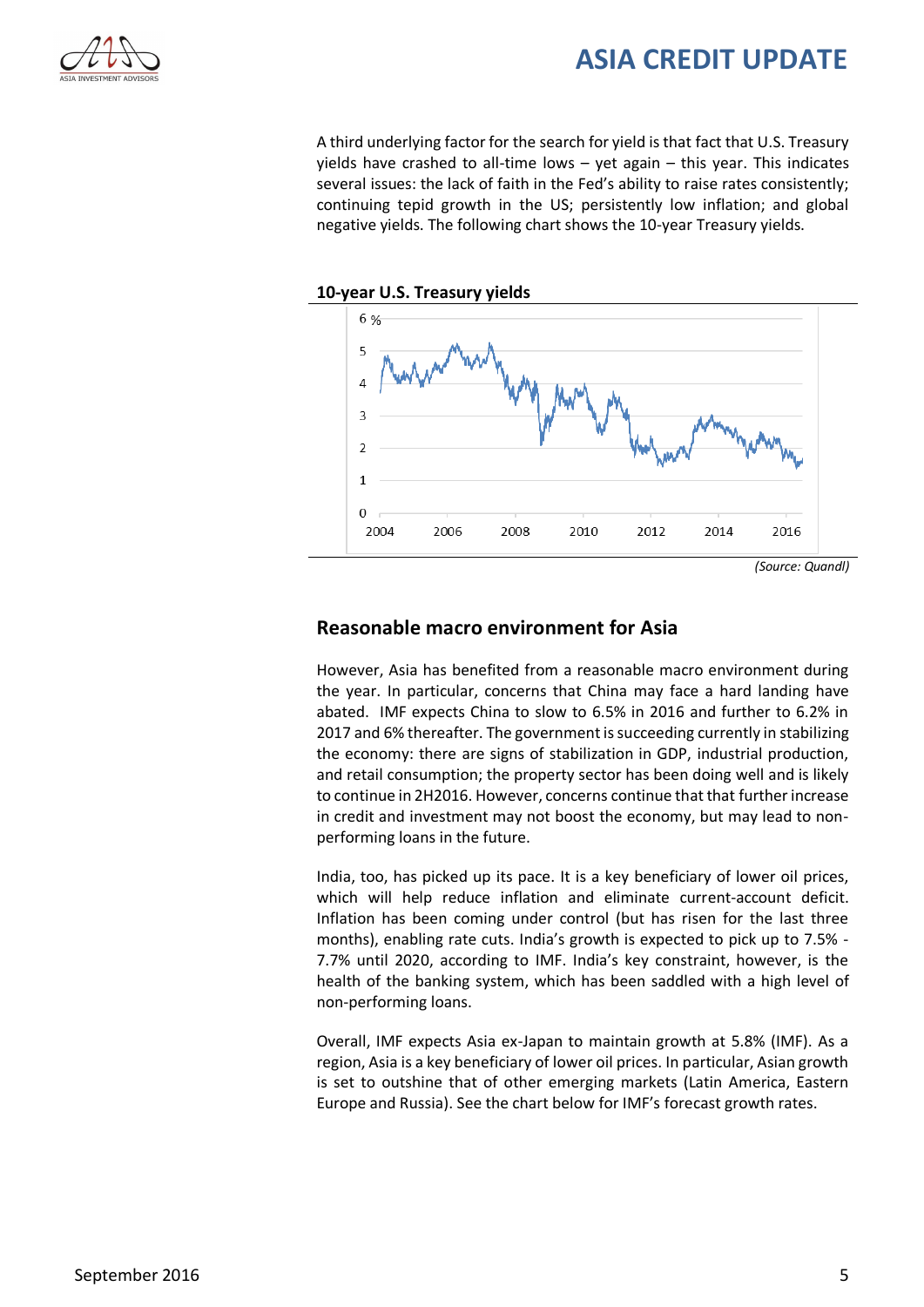

#### **Asia: Outperforming**



#### **Supportive technical factors**

There are many supportive technical factors in the market for Asian USD bonds. One of the main factors is the lower supply as a result of many Chinese companies turning to onshore domestic bond markets rather than issuing USD bonds. As a result, the supply of new bonds has declined this year by about 6% yoy, according to our estimates (see chart below).



**Asian dollar bond supply: Lower**

*(Source: AIA)*

Demand for Asian USD bonds, however, has remained stable, particularly from international fund managers who have maintained their allocations to this asset class. In addition, a larger share of Asia's USD bonds is getting placed within Asia, reflecting the pool of savings available in Asia. In the last three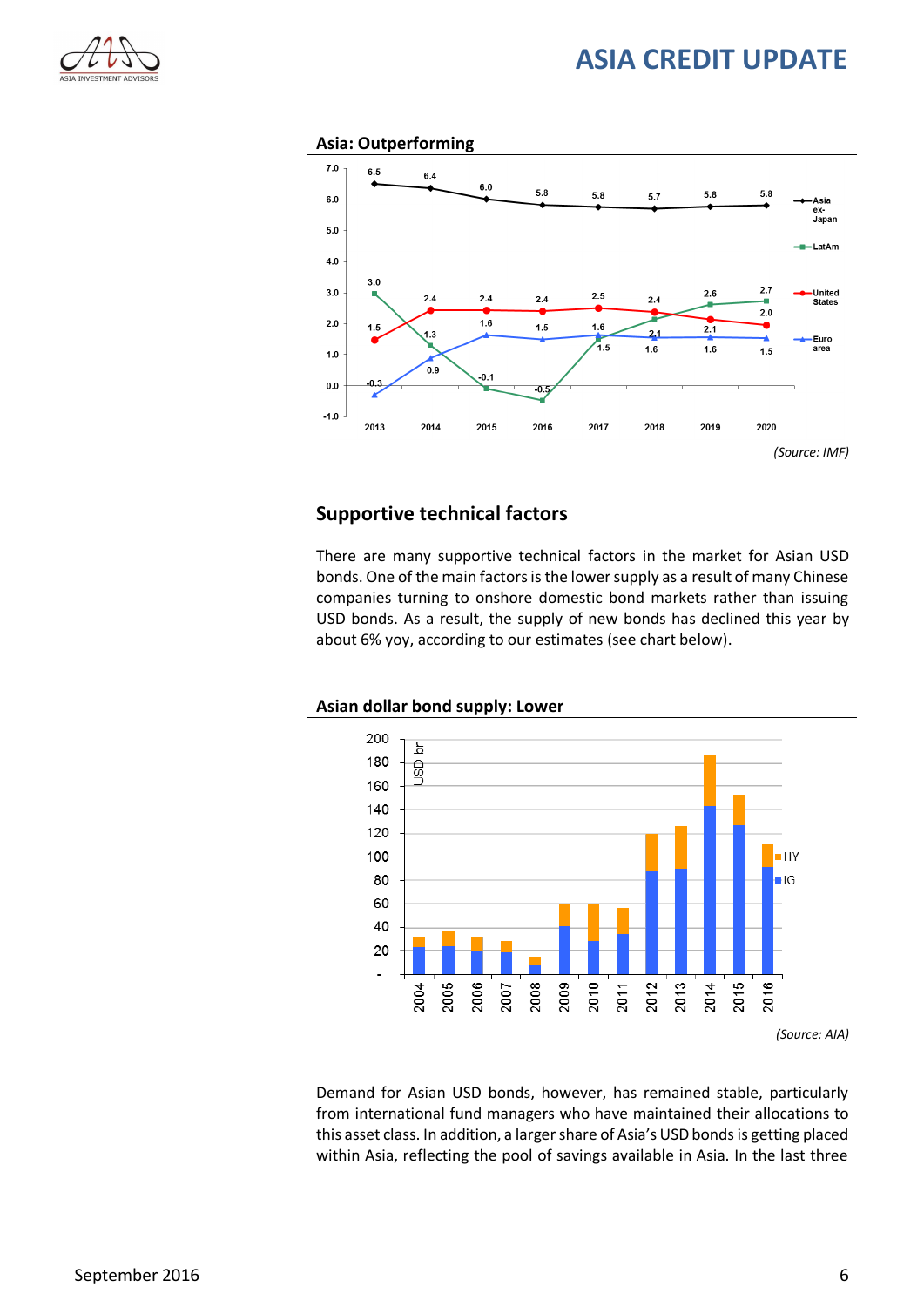

years, the share of bonds placed within Asia has increased substantially: 58% in 2014, 63% in 2015 and 73% so far this year.

#### **Concerns rising too**

Despite the abundance of good performance and supportive technical factors, some of the fundamental concerns raise concerns. In terms of sovereign ratings, the upgrade cycle is coming to an end, with only one potential rating upgrade: that of Indonesia to investment grade by S&P. The corporate rating downgrades have started to exceed upgrades, as well. This is partly due to the fact that the corporate leverage has risen.

In addition, any potential slowing of China or a renewed weakness in commodity prices will also pressurize corporate credit quality in a variety of sectors.

### **Outlook**

Technical factors are likely to continue to support Asian bonds. In a world of negative interest rates, Asian bonds still offer a premium over US bonds and continue to present an attractive investment opportunity, particularly for European investors. This is despite the fact that the valuations are tight when viewed in the historical context.

However, we believe investment-grade Asian bonds present a better risk/return balance over high-yield bonds at the moment.

While the potential for Treasury yields to rise exists, we believe that the increase cannot be aggressive over the medium term. In particular with some careful hedging of the U.S. Treasury yields, we believe that it is possible to find attractive returns in Asian bonds.